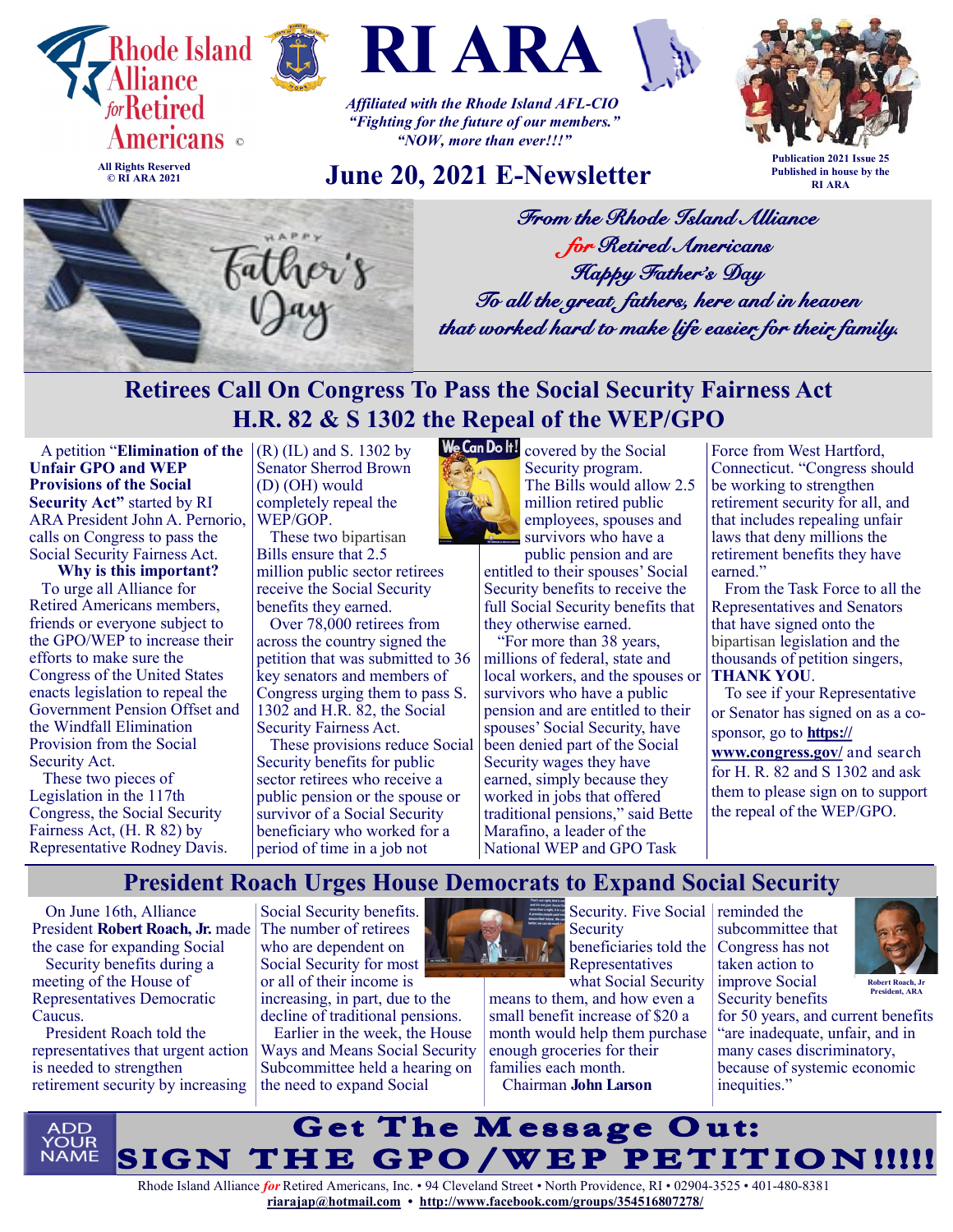## **Will Congressional Democrats agree on a way to lower drug prices?**

G

The [Wall Street](https://www.wsj.com/articles/democrats-strain-to-unify-on-proposal-to-reduce-drug-prices-11622722106)  [Journal](https://www.wsj.com/articles/democrats-strain-to-unify-on-proposal-to-reduce-drug-prices-11622722106) reports that Congressional Democrats are trying to find a path to lowering drug prices. But, will they agree on a policy that delivers lower drug prices? Or, will they defer to the pharmaceutical industry and let prices continue to mount, even though such an outcome will be mean the needless death of **[tens of thousands of](https://justcareusa.org/the-deadly-consequences-of-out-of-pocket-drug-costs/)  [Americans each year](https://justcareusa.org/the-deadly-consequences-of-out-of-pocket-drug-costs/)**.

President Biden, for his part, has been relatively quiet on this issue. He has said that he supports lower drug prices. But, he did not include it in any of his reform proposals this year. Notwithstanding, many Democrats in Congress recognize that delivering lower drug prices in the US will help to keep the Democrats in power in 2022.

Senator Wyden and his team on the Senate Finance Committee are focused like a laser on this issue. Reports are that the Senator would like to marry the Wyden-Grassley prescription drug bill with Speaker Pelosi's bill in the House. The **[House bill](https://justcareusa.org/will-congress-allow-medicare-drug-price-negotiation-in-2021/)** goes a lot farther than the Senate bill; it is not finalized but, in 2019, it

called for setting drug prices for 250 drugs at not higher than 120 percent of what other wealthy countries pay.

The Senate bill is also not finalized, but it aims to keep drug prices from rising more than inflation, which rewards all the drugmakers with the most inflated drug prices today. We do not yet know whether it will do anything to reduce the cost of life-saving drugs. In its last iteration, it also reduced out-ofpocket prescription drug costs for people with Medicare, but that's simply squeezing a balloon. Most likely, premiums and other costs would rise.

A recent Government Accountability Office report found that brand drug prices in the US are **[three to four times](https://justcareusa.org/gao-finds-us-drug-prices-more-than-four-times-those-in-france/)  [higher](https://justcareusa.org/gao-finds-us-drug-prices-more-than-four-times-those-in-france/)** than they are in France and other Western European countries.

Bringing down drug prices in the US for everyone is far more complicated than you might imagine. Congress does not have clear authority over corporate health insurers or over the price retail pharmacies charge for drugs. So, while the House bill will have Medicare negotiate



drug prices and allow corporate health insurers to benefit from those prices, it's not entirely clear how. The House bill does not cover the uninsured.

The easiest way to extend regulated drug prices to everyone is for Medicare to negotiate lower prices and for Congress to extend Medicare to everyone free of charge exclusively for the purpose of benefiting from these lower prices at the pharmacy. That is not likely. Alternatively, Congress could make drugs at low prices available to everyone through **[Federally Qualified](https://justcareusa.org/congress-must-protect-our-community-health-centers/)  [Health Centers](https://justcareusa.org/congress-must-protect-our-community-health-centers/)**. At the moment, it does not appear that

Congress is looking at this option either.

Congress could also lift the ban on prescription drug importation. Corporate health insurers, in turn, could then perhaps be required to cover drugs at those imported prices. The problem, of course, is there are many lifesaving drugs that cannot be imported. And, it can sometimes take months to receive **[drugs that are ordered](https://justcareusa.org/online-pharmacies-can-save-you-money/)  [from abroad](https://justcareusa.org/online-pharmacies-can-save-you-money/)**.

Republicans now say that they

are against Medicare-negotiated drug prices. But, Republican members of the Senate Armed Services Committee just a few years ago supported international reference pricing– pricing drugs at a level comparable to other wealthy countries–by unanimous vote.

Innovation would benefit significantly from negotiated drug prices. Congress could allocate some of the hundreds of billions of dollars saved each year towards research and development of new drug therapies. Right now, Pharma invests little in research and tends to invest primarily in new versions of drugs already available on the market–"metoo" drugs–rather than drugs that are truly breakthrough.

Democrats do not need a super majority to pass drug price legislation. They can pass it by simple majority through the budget reconciliation process. But, they will need Joe Manchin and Kirsten Sinema and Bob Menendez to vote with them. And, they are not yet guaranteed to do so.

# **Do You Have to Sign Up for Medicare?**

Many people look forward to the day when they finally can sign up for Medicare. But not everyone feels that way.

A Money Talks News reader named Reuben sent me this question:

"Stacy, is every American at age 65 required to sign up for Medicare? Please advise."

This is an important question for anyone approaching 65. And in truth, it breaks down into two smaller questions:

Are you entitled?

Not everybody is automatically entitled to get Medicare. Like Social Security, you have to pay into Medicare in order to be able to use it. (Find out if you're eligible [here.](https://www.medicare.gov/eligibilitypremiumcalc/)) But if you're eligible, this should be your goto health insurance during your golden years. For most people, it's the least expensive and most comprehensive protection out there.

Also, you've been paying for it all these years; might as well use it.

Are you required? You won't go to jail for not

signing up for Medicare. You're not required to use it.

Medicare has several parts. Part A covers hospitalization. That doesn't have a monthly premium, so there's really no reason to delay signing up for it. (**[You can sign up for Part A](https://www.ssa.gov/benefits/medicare/)  [alone](https://www.ssa.gov/benefits/medicare/)**.)

Part B, which covers doctor visits, has a monthly premium based on your income. Since this cost can be substantial the standard **[minimum monthly](https://www.moneytalksnews.com/2020-medicare-premiums-and-deductibles/)  [premium for 2021 is](https://www.moneytalksnews.com/2020-medicare-premiums-and-deductibles/)  [\\$148.50](https://www.moneytalksnews.com/2020-medicare-premiums-and-deductibles/)** — when people talk about delaying Medicare, they're really talking about delaying Part B.

So, should you sign up? Well, if you're not working and not covered by someone else, such as

a spouse, you definitely should. You're crazy not to have health insurance at any age, but especially when you're 65-plus.

You've got a seven-month period — three months before you turn 65, the month you turn 65, and three months after you turn  $65$  — to sign up for Medicare. If you don't do it during that time and want to sign up later, you'll **[typically](https://www.medicare.gov/your-medicare-costs/part-b-costs/part-b-late-enrollment-penalty)  [pay a penalty](https://www.medicare.gov/your-medicare-costs/part-b-costs/part-b-late-enrollment-penalty)** in the form of higher monthly premiums for life

The logic here is simple: If you save money by not signing up when you're 65, then sign up later when you need coverage, you effectively gamed the system, so you should be penalized with higher premiums.

Bottom line? As you approach your 65th birthday, sign up for Medicare. Pay attention: Don't miss this window.

Note: When you sign up for Social Security, you're automatically enrolled in Medicare, so you won't have to worry about signing up.

When you might not want to sign up

There are situations when delaying enrollment makes sense and is penalty-free.

For example, if you're working after age 65 and are fully covered by your employer, there is no point paying for Medicare Part B. The same could be true if you're covered by your spouse.

Note, however, that Medicare rules differ depending on how many employees your employer has.….**[Read More](https://www.msn.com/en-us/money/personalfinance/do-you-have-to-sign-up-for-medicare/ar-AAKXxMA?ocid=SK2DDHP)**.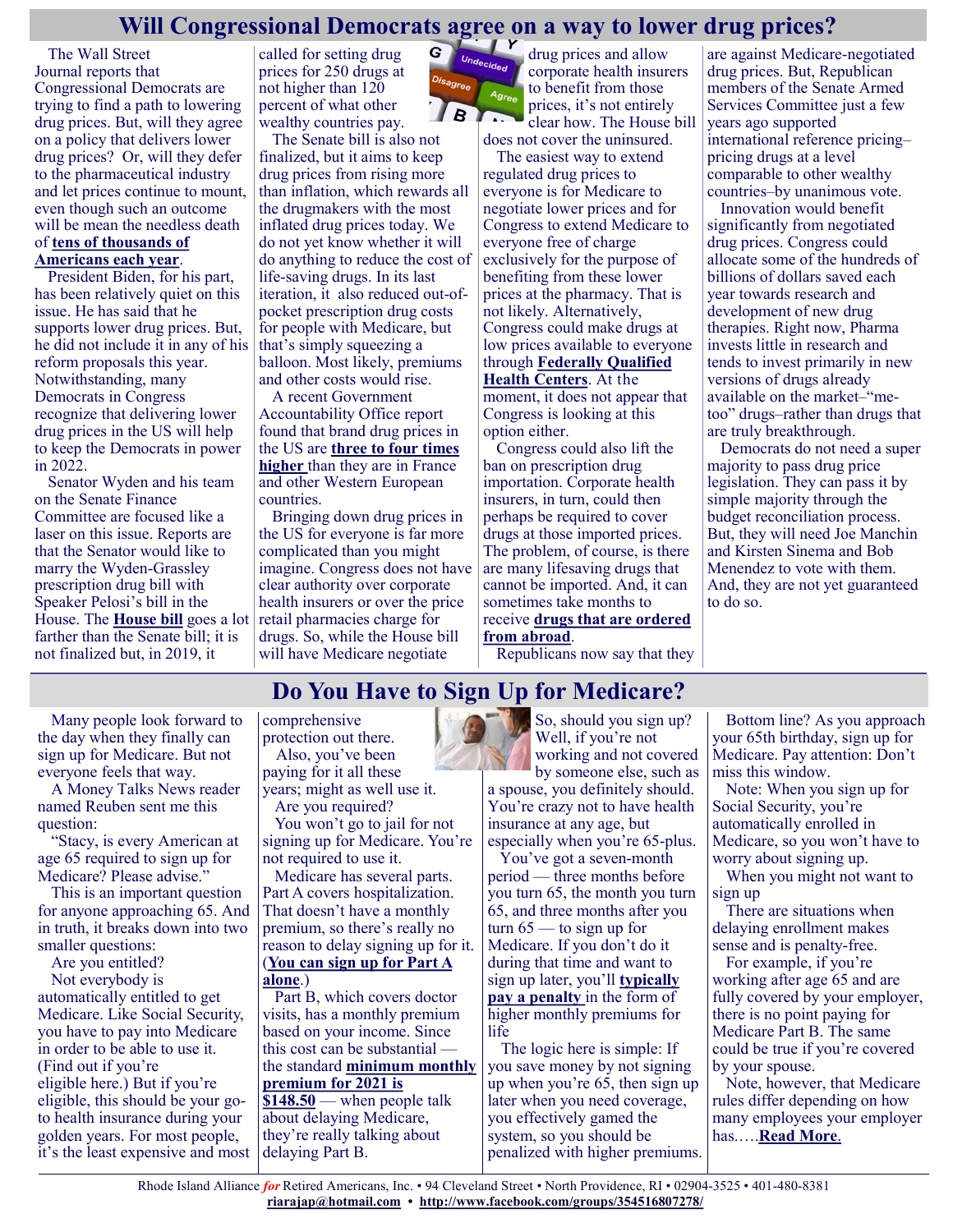#### **Labor Department Issues Emergency Rules to Protect Health Care Workers From Covid**

Labor Department officials on Thursday announced a temporary

emergency **[standard](https://www.osha.gov/coronavirus/ets)** to protect health care workers, saying they face "grave danger" in the workplace from the ongoing coronavirus pandemic.

The new standard would require employers to remove workers who have covid-19 from the workplace, notify workers of covid exposure at work and strengthen requirements for employers to report worker deaths or hospitalizations to the Occupational Safety and Health Administration.

"These are the workers who continue to go into work day in and day out to take care of us, to save our lives," said Jim Frederick, acting assistant secretary of Labor for occupational safety and health.

"And we must make sure we do everything in our power to return the favor to protect them." **[The new rules are](https://www.osha.gov/coronavirus/ets)** set

to take effect

immediately after publication in the Federal Register and are expected to affect about 10.3 million health care workers nationwide.

The government's statement of reasons for the new **[rules](https://www.osha.gov/sites/default/files/covid-19-healthcare-ets-preamble.pdf)  [cites](https://www.osha.gov/sites/default/files/covid-19-healthcare-ets-preamble.pdf)** the work of KHN and The Guardian in tallying **[more than](https://www.theguardian.com/us-news/ng-interactive/2020/aug/11/lost-on-the-frontline-covid-19-coronavirus-us-healthcare-workers-deaths-database)  [3,600](https://www.theguardian.com/us-news/ng-interactive/2020/aug/11/lost-on-the-frontline-covid-19-coronavirus-us-healthcare-workers-deaths-database)** health care worker covid deaths **[through April 8](https://www.theguardian.com/us-news/2021/apr/08/us-health-workers-deaths-covid-lost-on-the-frontline)**.

Journalists documented far more deaths than the limited count by the Centers for Disease Control and Prevention, which through May tallied 1,611 deaths on case -reporting forms that were often incomplete.

The [Lost on the](https://khn.org/news/tag/lost-on-the-frontline/) 



[Frontline](https://khn.org/news/tag/lost-on-the-frontline/) project documented **[early](https://khn.org/news/widely-used-surgical-masks-are-putting-health-care-workers-at-serious-risk/)  [calls](https://khn.org/news/widely-used-surgical-masks-are-putting-health-care-workers-at-serious-risk/)** for better respiratory protection for health care workers than loose-fitting face masks,

noted serious complaints to OSHA from hospital workers that **[went unaddressed](https://khn.org/news/osha-investigations-workers-filed-nearly-4000-complaints-about-protective-gear-some-still-died/)** and revealed repeated employer **failures [to report dozens](https://khn.org/news/article/osha-let-employers-decide-whether-to-report-health-care-worker-deaths-many-didnt/)** of worker deaths. It also found that health care employers were **[often](https://khn.org/news/hospital-workers-complain-of-minimal-disclosure-after-covid-exposures/)  [remiss](https://khn.org/news/hospital-workers-complain-of-minimal-disclosure-after-covid-exposures/)** in notifying workers about exposure to the coronavirus on the job.

The new standard would address some of those problems.

The rules require workers to wear N95 or elastomeric respirators when in contact with people with either suspected or confirmed covid. They strengthen employer recordkeeping requirements, saying

employers must document all worker covid cases (regardless of whether they were deemed workrelated) and report work-related deaths even if they occur more than 30 days after exposure.

Until now, employers were required to report a hospitalization only if it came within 24 hours of a workplace exposure. Now all work-related covid hospitalizations must be reported. The rules also mandate notification about exposure to a sick colleague, patient or customer if the worker was not wearing a respirator.

There is a lot to like about the new rule ― except for the timing, according to Barbara Rosen, vice president of the Health Professionals and Allied Employees union in New Jersey….**[Read More](https://khn.org/news/article/labor-department-osha-emergency-rules-protect-health-care-workers-from-covid/)**

#### *Dear Marci***: What do my Medicare notices mean?**

#### *Dear Marci,*

*I receive quite a lot of notices from Medicare and what they mean or which ones are important. Can you tell me about some important Medicare notices to look out for? -Angel (Durham, NC)* Dear Angel,

It is a great idea to look more closely at your Medicare notices. Understanding what they mean can help you avoid and resolve issues with your Medicare coverage! We won't discuss every kind of notice you may receive about your Medicare, but let's start with a few common ones that you'll receive regularly: **First, those with Original Medicare receive a Medicare Summary Notice quarterly.** The Medicare Summary Notice (or MSN) is a summary of health care services and items you have received during the previous three months. It contains information about charges billed to Medicare, the amount that Medicare paid, and the amount you are responsible for, although the MSN itself is not a bill (you will receive a bill from providers). Your MSN will also show any non-covered charges.

This field shows the **Ta** Dear Marci portion of charges for services that are denied or **[excluded \(never](https://medicarerights.us15.list-manage.com/track/click?u=1621f54a596f3717c22815356&id=2c8e446021&e=88d22ba1fe)  [covered\)](https://medicarerights.us15.list-manage.com/track/click?u=1621f54a596f3717c22815356&id=2c8e446021&e=88d22ba1fe)** by Medicare. A \$0.00 in this field means that there were no denied or excluded services. A charge in this field means you are responsible for paying it. For more information on why you were denied coverage of a service, you can call 1-800-MEDICARE, check **[www.medicare.g](https://medicarerights.us15.list-manage.com/track/click?u=1621f54a596f3717c22815356&id=1393aa3abf&e=88d22ba1fe)**ov, or read your Medicare & You handbook. If you disagree with a non-covered charge, you should **[file an](https://medicarerights.us15.list-manage.com/track/click?u=1621f54a596f3717c22815356&id=f3ba64224a&e=88d22ba1fe)  [appeal.](https://medicarerights.us15.list-manage.com/track/click?u=1621f54a596f3717c22815356&id=f3ba64224a&e=88d22ba1fe)**

**If you have a Medicare Advantage or Part D plan, you will receive an Explanation of Benefits, or EOB**. EOBs are usually mailed each month. They similarly show a summary of the services and items you have received and how much you may owe for them (although again, an EOB is not a bill). If your EOB shows that an item or service is not being covered, look for a section that includes notes, comments, footnotes, or remarks to find out the reason why. Contact your plan if you have any questions about your EOB, including to ask for more

information about any services not covered. You may

#### decide to **[file an](https://medicarerights.us15.list-manage.com/track/click?u=1621f54a596f3717c22815356&id=40dc928277&e=88d22ba1fe)**

**[appeal](https://medicarerights.us15.list-manage.com/track/click?u=1621f54a596f3717c22815356&id=40dc928277&e=88d22ba1fe)**, depending on what your plan tells you.

**Try to save your MSNs and/ or EOBs.** You might need them in the future to prove that certain EOC, costs have been covered or paid for. For instance, you may need old MSNs or EOBs if a provider's billing department makes a mistake or if you claimed a medical deduction on your taxes. If you have lost your notice or need a duplicate copy, call 1-800-MEDICARE (for MSNs) or your plan (for EOBs).

Another important notice to look out for is the **Annual Notice of Change, or ANOC.** The ANOC is the notice you receive from your Medicare Advantage or Part D plan in late September. This notice gives a summary of any changes in the plan's cost and coverage that will take effect January 1 of the next year. You should review this notice to see if your plan will continue to meet your health care needs in the following year. If you do not receive an ANOC from your plan, you should contact your

plan. **The ANOC is typically mailed with the plan's Evidence of Coverage (EOC)**, which is a more comprehensive list of the plan's cost and benefits for the upcoming year. If you are dissatisfied with changes on your ANOC or remember that you **can [change](https://medicarerights.us15.list-manage.com/track/click?u=1621f54a596f3717c22815356&id=8da5d5fabd&e=88d22ba1fe)  your [Medicare](https://medicarerights.us15.list-manage.com/track/click?u=1621f54a596f3717c22815356&id=8da5d5fabd&e=88d22ba1fe)  [coverage](https://medicarerights.us15.list-manage.com/track/click?u=1621f54a596f3717c22815356&id=8da5d5fabd&e=88d22ba1fe)** during **[Fall Open](https://medicarerights.us15.list-manage.com/track/click?u=1621f54a596f3717c22815356&id=d741ada287&e=88d22ba1fe)  [Enrollment.](https://medicarerights.us15.list-manage.com/track/click?u=1621f54a596f3717c22815356&id=d741ada287&e=88d22ba1fe)** One last notice we'll discuss here are **notices of creditable coverage**. If you are enrolled in a prescription drug plan through an employer, you should receive a notice from your employer or plan around September of each year, informing you **[if your drug](https://medicarerights.us15.list-manage.com/track/click?u=1621f54a596f3717c22815356&id=366dcfefb7&e=88d22ba1fe)  [coverage is creditable](https://medicarerights.us15.list-manage.com/track/click?u=1621f54a596f3717c22815356&id=366dcfefb7&e=88d22ba1fe)**. Keep these notices. You may need them as proof that you had creditable coverage and should not have a **[Part D late](https://medicarerights.us15.list-manage.com/track/click?u=1621f54a596f3717c22815356&id=aeabc47766&e=88d22ba1fe)  [enrollment penalty](https://medicarerights.us15.list-manage.com/track/click?u=1621f54a596f3717c22815356&id=aeabc47766&e=88d22ba1fe)** if you decide to **[enroll in a Part D](https://medicarerights.us15.list-manage.com/track/click?u=1621f54a596f3717c22815356&id=3454df2ae5&e=88d22ba1fe)  [plan](https://medicarerights.us15.list-manage.com/track/click?u=1621f54a596f3717c22815356&id=3454df2ae5&e=88d22ba1fe)** in the future. As you said, there are often numerous notices you may receive about your Medicare. These are just a few types to look out for, read closely, and keep for your records. *-Marci*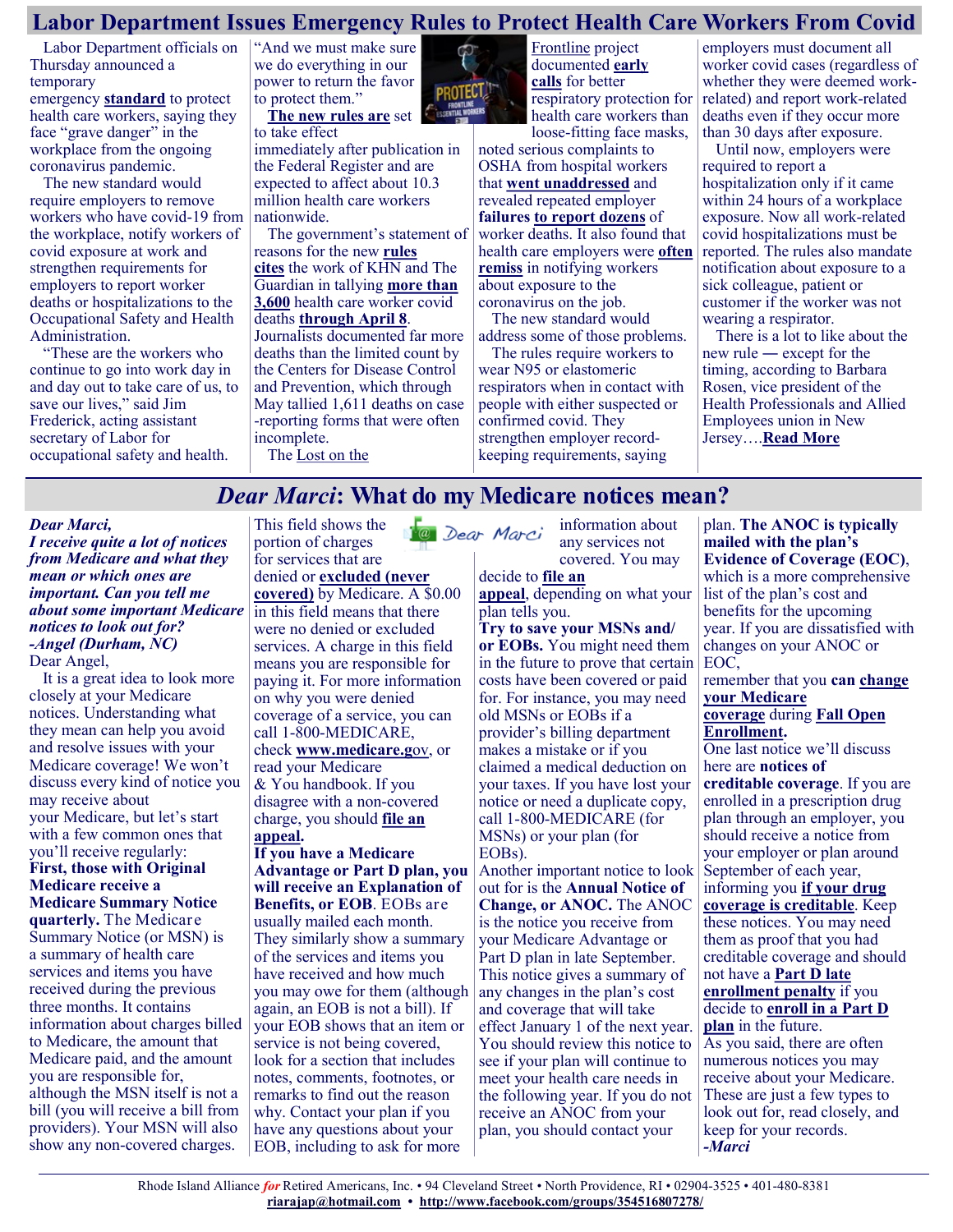## **CMS Expands Payments for In-Home COVID-19 Vaccine Administration**

The Centers for Medicare & Medicaid Services (CMS) took **[additional steps](https://www.cms.gov/newsroom/press-releases/biden-administration-continues-efforts-increase-vaccinations-bolstering-payments-home-covid-19)** this week to make COVID-19 vaccines available to Medicare beneficiaries who have difficulty leaving their homes or are otherwise hard-to-reach.

Under the new policy, Medicare will pay an additional \$35 per dose for in-home vaccine administration, increasing the total payment amount to nearly \$75 per dose. For a two-dose vaccine, this results in a total payment that is approximately \$70 more than the current rate.

While people with Medicare

can get vaccinated at a retail pharmacy, their physician's office, or a mass vaccination site, some beneficiaries who live in the community—including approximately **[1.6 million](https://aspe.hhs.gov/homebound-vaccine-covid)** older adults—may not be able to access these locations on their own or without considerable effort.

The new payment rate is intended to better serve this cohort, by incentivizing providers to meet them where they are. According to the announcement, the update is part of the administration's overall strategy to "make it as



easy as possible for all Americans to get Getting Medicare right Vaccinated."

To help providers navigate this shift, the Centers for Disease Control and Prevention (CDC) **[issued](https://www.cdc.gov/vaccines/covid-19/clinical-considerations/homebound-persons.html)  [guidance](https://www.cdc.gov/vaccines/covid-19/clinical-considerations/homebound-persons.html)** on safe and effective in-home vaccination management.

Like all COVID-19 vaccines, those provided in-home to people with Medicare will be free of charge. Regardless of where they receive the vaccine, Medicare beneficiaries pay nothing out-of-pocket; there is no applicable copayment, coinsurance, or deductible.

Looking for a vaccine? Unvaccinated individuals and those assisting friends and family can:

- ◆ Visit vaccines.gov (English) or vacunas.gov (Spanish) to search for vaccines nearby.
- Call the National COVID-19 Vaccination Assistance Hotline at 1-800-232-0233 (TTY: 1-888-720-7489) for assistance in English and Spanish.
- Text GETVAX (438829) for English or VACUNA (822862) for Spanish for near-instant access to details on three vaccine sites in the local area.

#### **Record Number of Americans Covered by Affordable Care Act**

Based on data from a **[new](https://aspe.hhs.gov/system/files/pdf/265671/ASPE%20Issue%20Brief-ACA-Related%20Coverage%20by%20State.pdf)  [issue brief](https://aspe.hhs.gov/system/files/pdf/265671/ASPE%20Issue%20Brief-ACA-Related%20Coverage%20by%20State.pdf)** by the U.S. Department of Health and Human Services (HHS) Office of the Assistant Secretary for Planning and Evaluation (ASPE), the Biden administration **[announced](https://www.hhs.gov/about/news/2021/06/05/new-hhs-data-show-more-americans-than-ever-have-health-coverage-through-affordable-care-act.html)** a record 31 million Americans now have health care coverage because of Medicaid and the Affordable Care Act (ACA). ASPE advises the HHS Secretary on health care policy development, research, and analysis, and this issue brief explores enrollment trends nationally and by states.

The enrollment numbers include people in ACA marketplace plans, those in expansion Medicaid in

participating states, and those who enrolled in non-expansion Medicaid because of greater education and awareness of eligibility through ACA initiatives.

Since it became law, the ACA has driven down uninsured rates, with **[20 million](https://www.kff.org/report-section/the-uninsured-and-the-aca-a-primer-key-facts-about-health-insurance-and-the-uninsured-amidst-changes-to-the-affordable-care-act-how-many-people-are-uninsured/)** fewer uninsured people nationally. The largest improvements have come in the 37 states and the District of Columbia that have chosen to expand Medicaid. Other coverage gains have come from people having greater access to comprehensive plans through the federal and statebased insurance marketplaces.

Under current policies, these numbers are likely to continue

to rise. One of the first big health coverage right moves of the Biden

administration was to create a special enrollment period (SEP) running from February 15 through August 15 that allows people to enroll in ACA plans if their state is one of the 36 that uses HealthCare.gov. Many states outside of the federal marketplace have followed suit, **[creating SEPs in their](https://www.marylandhealthconnection.gov/how-to-enroll/special-enrollment/coronavirus-special-enrollment/)  state-[based exchanges](https://www.marylandhealthconnection.gov/how-to-enroll/special-enrollment/coronavirus-special-enrollment/)**. These SEPs have allowed new enrollees to join ACA plans, and 2021's **[American Rescue](https://www.medicarerights.org/medicare-watch/2021/03/25/how-the-covid-19-relief-bill-helps-older-adults-and-people-with-disabilities)  [Pla](https://www.medicarerights.org/medicare-watch/2021/03/25/how-the-covid-19-relief-bill-helps-older-adults-and-people-with-disabilities)**n has made that coverage more affordable. That bill increased **[subsidies that drive](https://www.cnn.com/2021/03/31/politics/affordable-care-act-subsidies-stimulus-april-1/index.html)  [down costs for both new and](https://www.cnn.com/2021/03/31/politics/affordable-care-act-subsidies-stimulus-april-1/index.html)  [returning ACA plan](https://www.cnn.com/2021/03/31/politics/affordable-care-act-subsidies-stimulus-april-1/index.html)** 

**[enrollees](https://www.cnn.com/2021/03/31/politics/affordable-care-act-subsidies-stimulus-april-1/index.html)**—changes the administration would like to **[extend](https://www.whitehouse.gov/american-families-plan/)**.

At Medicare Rights, we are encouraged by these enrollment numbers. We strongly support policies that increase the number of people who have affordable, high quality health care coverage. However, significant gaps remain, as many Medicare-eligible individuals are unable to quickly connect with coverage. Ensuring all Americans have access to care is vital, especially during a pandemic. We **[continue](https://www.medicarerights.org/medicare-watch/2021/02/11/medicare-rights-center-asks-biden-administration-to-take-swift-action-on-several-urgent-policy-matters)** to **[urg](https://www.medicarerights.org/medicare-watch/2021/02/04/recent-steps-to-improve-access-to-the-federal-marketplace-should-be-expanded-to-include-medicare)**e Congress and the administration not to leave people with Medicare

behind.

## **For-profit hospitals are causing rising medical debt and personal bankruptcy**

**[Axios](https://www.axios.com/newsletters/axios-am-d00fe589-7938-416f-bee9-b7e80e83c3b6.html)** reports new findings, in people have been forced partnership with Johns Hopkins, that medical debt continues to rise. Rising medical debt should come as no surprise as insurers shift more costs onto patients through deductibles, coinsurance and more. People who need hospital care are hit with some of the largest medical bills, at times driving them into medical bankruptcy.

Nearly six in ten people in debt (58 percent) in the US are faced with collection notices because of a medical expense. Hundreds of thousands of

to file for medical bankruptcy.

Some hospitals sue patients. Others get liens on their patients' income. The hospitals might claim a portion of a personal-injury settlement.

Ten hospital chains are extremely litigious. Their lawsuits comprise 97 percent of all cases against patients. Two Virginia hospitals are the biggest offenders: VCU Medical Center in Richmond and University Hospital in Charlottesville. They claim to



have now stopped suing

As it is, many hospitals charge significantly more than their cost for the services they deliver. More than half (57%) of the top 100 hospitals charge at least five times more than their cost. And, some charge ten times more than cost. Chippenham Hospital in Richmond, Virginia has the highest markup. Even when hospitals don't collect the full amount of their bills, they find that charging higher prices leads to higher revenue.

People generally **[cannot and](https://www.healthsystemtracker.org/brief/early-results-from-federal-price-transparency-rule-show-difficultly-in-estimating-the-cost-of-care/)  [do not price shop for hospital](https://www.healthsystemtracker.org/brief/early-results-from-federal-price-transparency-rule-show-difficultly-in-estimating-the-cost-of-care/)  [care](https://www.healthsystemtracker.org/brief/early-results-from-federal-price-transparency-rule-show-difficultly-in-estimating-the-cost-of-care/)**. They go to the hospital with which their doctors are affiliated. Moreover, information on the cost of their care is generally not available in advance of a procedure. (Federal law requires hospitals to post their prices, but most are not doing so and people cannot know in advance, let alone control, which ancillary tests and procedures they will receive.)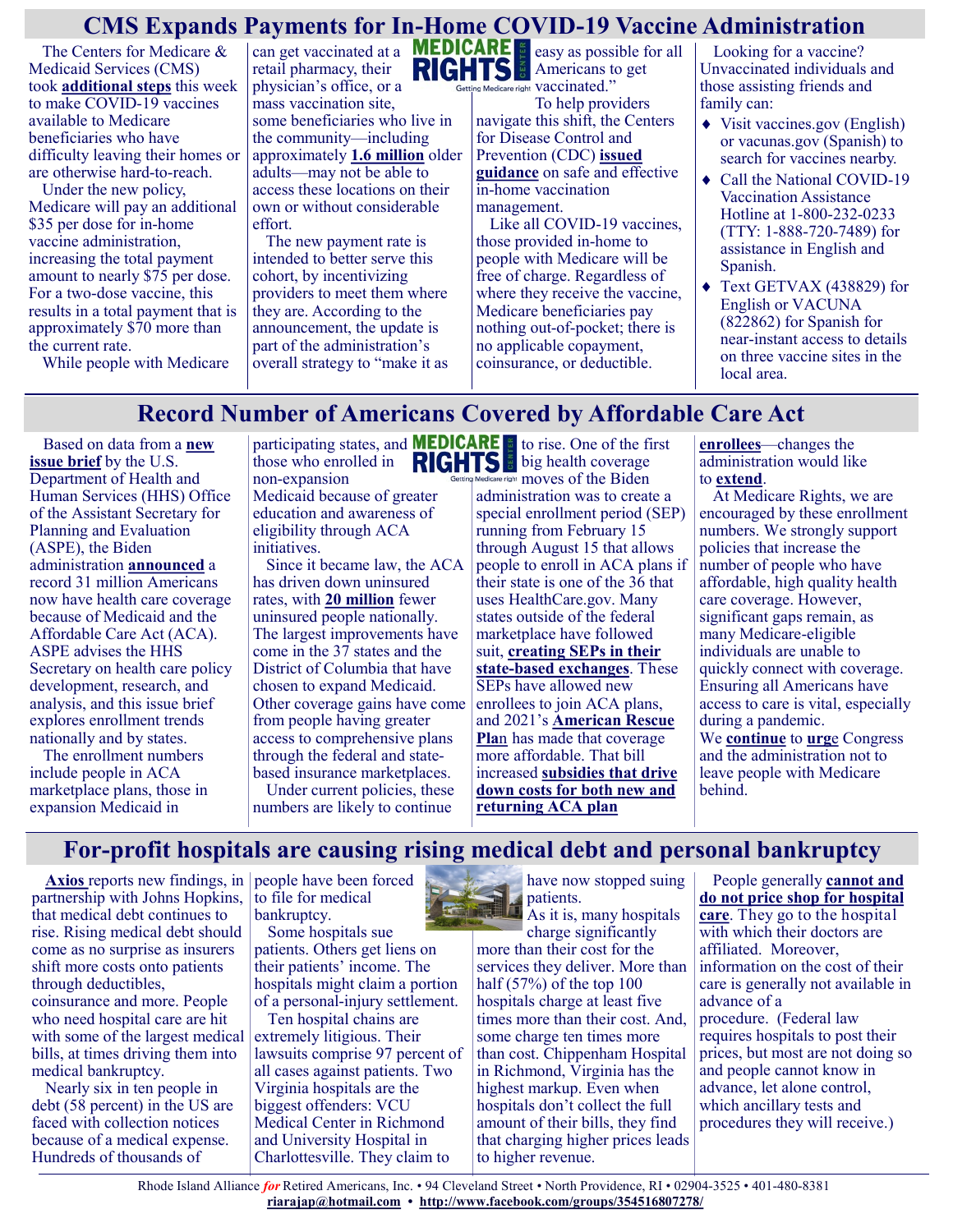#### **Retail prices for brand name drugs rise at more than twice rate of inflation**

Leigh Purvis and Dr. Stephen W. Schondelmeyer's 2021 **[Rx](https://www.aarp.org/content/dam/aarp/ppi/2021/06/trends-in-retail-prices-of-brand-name-prescription-drugs-widely-used-by-older-americans.10.26419-2Fppi.00143.001.pdf)  [Price Watch report](https://www.aarp.org/content/dam/aarp/ppi/2021/06/trends-in-retail-prices-of-brand-name-prescription-drugs-widely-used-by-older-americans.10.26419-2Fppi.00143.001.pdf)** finds that retail price increases for brandname drugs have been rising year -over-year at more than twice the rate of inflation since 2006. Of course they have. Pharmaceutical companies generally have the monopoly power to set their prices since Congress does not regulate drug prices, and there is little competition that drives down prices in the brand prescription drug market.

Purvis and Schondelmeyer looked at 260 of the most popular prescription drugs taken by older adults. They found that pharmaceutical companies

on average each year. The annual inflation rate averaged 1.3 percent. Of course, a

pharmaceutical company's drug price increase is based on the launch price, which is generally set several times higher than the price of the same drug in other wealthy countries. On average, a brand name drug taken for a chronic condition cost \$6,604 in 2020. Five years earlier, it cost around \$5,100.

increased their prices 2.9 percent month. The \$31,000 annual cost Older adults in the US typically use about \$31,000 worth of prescription drugs each year. That figure is based on the fact that, on average, they take 4.7 prescription drugs each

> government, as public insurance. Unfortunately, the data is not

is more than 3.5 times higher than the cost in 2005. It is higher than the annual income of most

people with Medicare, which is  $$29,650.$ 

Senators Ron Wyden and Chuck Grassley have proposed limiting price increases on prescription drugs to the rate of inflation. It's hard to know if that will work, as drugmakers might be able to change the formulation of a drug–the way it looks or is administered–and change the price accordingly. With any luck, Congress will regulate drug prices

But, had drug price increases been limited to the rate of inflation since 2006, a drug that cost \$2,911 in 2006 would have cost \$3,700 in 2020. Instead, it costs \$6,604, \$2,904 more.

People with prescription drug coverage still bear a lot of the cost of drugs in deductibles and copays. And, Medicare Part D, which covers retail prescription drugs, does not have an out-ofpocket cap on prescription drug costs. Moreover, Medicare premiums rise as prescription drug costs rise.

What's most concerning is that millions of people with Medicare cannot afford the deductibles and copays on their drugs.

They **[choose not to fill their](https://justcareusa.org/the-deadly-consequences-of-out-of-pocket-drug-costs/)  [prescriptions](https://justcareusa.org/the-deadly-consequences-of-out-of-pocket-drug-costs/)**. As a result, they often die prematurely.

#### **People prefer public insurance over private insurance**

A new study published in **[JAMA](https://jamanetwork.com/journals/jamanetworkopen/fullarticle/2780540)** finds that people with public insurance say they fare better than people with private insurance when it comes to access to care, costs and satisfaction. The study confirms what the polls show, that the public supports a public health insurance option. That said, it does not break down people's preferences as between traditional Medicare and Medicare Advantage. Only traditional Medicare is true public insurance, without a forprofit insurer coming between patients and their doctors. The study treats both

available for the researchers to distinguish between them as far as people's experiences are concerned. But, traditional Medicare is far more costeffective according the **[MedPAC](https://justcareusa.org/medpac-traditional-medicare-consistently-costs-less-than-medicare-advantage/)**. People with traditional Medicare also have **[better access to care](https://justcareusa.org/if-you-want-easy-health-care-access-and-good-quality-care-you-probably-want-traditional-medicare/)** than people in Medicare Advantage.

traditional Medicare, government-administered insurance, and Medicare Advantage, private insurance offered by the federal

The researchers believe that Congress should be focused on

lowering people's out-ofpocket health care costs. However, little research has been undertaken on the different experiences people have with the health care system depending on the type of coverage they have. That said, Medicare and VA coverage tend to be the least costly and the most comprehensive.

Dr. Salomeh Keyhani, one of the researchers explains: "While the conventional wisdom is that private coverage is better, our findings suggest that Americans have better experience with Medicare and VA/military coverage. The findings are

especially interesting as private insurance tends to cover individuals that are younger and healthier." Put differently, you might think that people with fewer health care needs would have better experiences with the health care system than people who use it more; that is not the case. Public insurance is preferred.

People with employer coverage tend to have less health security because their jobs can change at any time and with them, their health insurance. ….**[Read More](https://justcareusa.org/people-prefer-public-insurance-over-private-insurance/)**

## **4 Changes to Social Security You Probably Didn't Know About**

Social Security probably won't wage base limit. In 2021, replace all of your working wages. But for the average American, it could provide 40% of income in retirement, which is significant.

When changes happen that could affect these benefits, knowing as much as possible can help you get the most out of this program. Here's what's changed recently.

has increased

You've probably seen a line item on your pay stub for taxes for Social Security. The amount that you pay as an employee is 6.2% of your income, but only up to a certain amount -- the

wage base limit. In 2021, it is \$142,800, an increase of \$5,100 from \$137,700 in 2020. This is the maximum amount of earnings that you will owe Social Security taxes on.

The maximum wage base limit highest monthly Social Security It helps determine how big a monthly check you receive when you retire. If you earn the **[maximum wage base](https://www.fool.com/investing/2021/06/05/2-changes-to-social-security-you-probably-didnt-kn/#:~:text=The%20wage%20base%20limit%20is,it%20went%20up%20to%20%24142%2C800.?utm_source=msnrss&utm_medium=feed&utm_campaign=article&referring_guid=a60b58e0-647e-4132-9)** for 35 years, you could qualify for the benefit, which in 2021 is \$3,148 at **[full retirement age \(FRA\)](https://www.fool.com/retirement/social-security/full-retirement-age/?utm_source=msnrss&utm_medium=feed&utm_campaign=article&referring_guid=a60b58e0-647e-4132-9fb6-744cd5fb1464)** - up from \$3,011 in 2020. And the higher the payment you get, the greater the percentage of your pre-retirement income it could make up.

You got a pay increase The cost of living adjustment (COLA) is an

social species in your monthly benefit to help you **[keep pace](https://www.fool.com/investing/how-to-invest/inflation/?utm_source=msnrss&utm_medium=feed&utm_campaign=article&referring_guid=a60b58e0-647e-4132-9fb6-744cd5fb1464)  [with inflation](https://www.fool.com/investing/how-to-invest/inflation/?utm_source=msnrss&utm_medium=feed&utm_campaign=article&referring_guid=a60b58e0-647e-4132-9fb6-744cd5fb1464)**. And in 2021, that was a 1.3% increase. So if your payment in 2020 was \$2,000 each month, it would grow to \$2,026 in 2021. Every dollar counts, so it could help cover more of your bills. But it will not necessarily equal the inflation rate, which is projected to be 2.26% in 2021. This means that your benefit won't keep pace with the price of the goods and services that you spend your money on - especially if, as you age, your

medical expenses increase faster than inflation. Knowing this, having investments in things like **[stocks](https://www.fool.com/investing/how-to-invest/stocks/?utm_source=msnrss&utm_medium=feed&utm_campaign=article&referring_guid=a60b58e0-647e-4132-9fb6-744cd5fb1464)**, which can grow at a higher rate than inflation, can be crucial in retirement.

You can earn more while working

You can work after you've started taking [Social Security.](https://www.fool.com/retirement/social-security/?utm_source=msnrss&utm_medium=feed&utm_campaign=article&referring_guid=a60b58e0-647e-4132-9fb6-744cd5fb1464)  But depending on your age and how much you make, you could see your payments reduced. If you haven't reached your FRA, you will have \$1 deducted for every \$2 that you earn above \$18,960 in 2021. In 2020, that limit was lower, at \$18,240. ….**[Read More](https://www.msn.com/en-us/money/retirement/4-changes-to-social-security-you-probably-didn-t-know-about/ar-AAKWbbl?ocid=SK2DDHP)**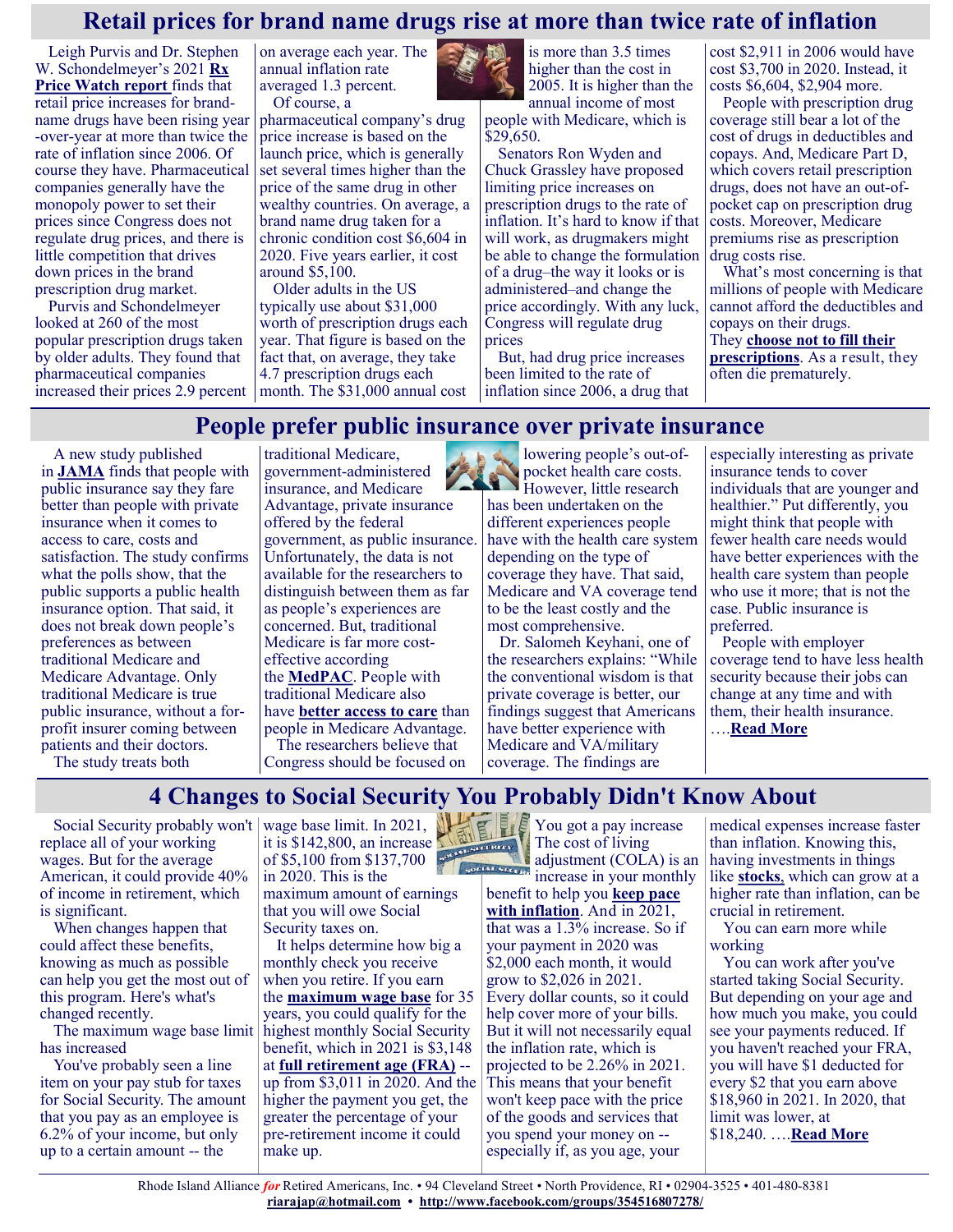#### **How should we pay physicians?**

There is not, and there will never be, a perfect system for paying health care providers. Capitated payments, which are upfront, regardless of the number and cost of services physicians deliver, creates an incentive for providers to avoid treating people with costly conditions. Fee-for-service, which pays physicians for services they deliver, creates an incentive for them to deliver more care than necessary. Paying physicians a salary can lead them to be lazy, since they will get paid anyway, or not.

**[Medicare Advantage](https://justcareusa.org/well-kept-secrets-of-medicare-advantage-plans/)**, Medicare benefits offered through private health insurers, was an experiment to see whether paying insurers a

capitated fee offered any value. To date, it has cost taxpayers and people with Medicare more and there is no evidence that the for-profit health plans deliver as good care as traditional Medicare. In fact, the evidence, to the extent it is available, should elicit grave concern. How can we think a health insurance model like Medicare Advantage for older and disabled Americans, which does not compete to attract members with complex and costly conditions, has any worth?

The federal government also has been testing ways in traditional Medicare to incentivize physicians and hospitals to deliver better care at

lower cost and move away from fee-for-service payments. Some of its experiments reward

providers financially. To date, there is little evidence that these financial incentives lead to improved quality or lower costs. New research shows that they might be harming some patients. The post below is reprinted from the **[Health Justice Monitor.](http://healthjusticemonitor.org/)**

**[Time and Financial Costs](https://healthjusticemonitor.us1.list-manage.com/track/click?u=cae609fd2236fc0891447739d&id=b69f728884&e=b1a6c23f23)  [for Physician Practices to](https://healthjusticemonitor.us1.list-manage.com/track/click?u=cae609fd2236fc0891447739d&id=b69f728884&e=b1a6c23f23)  [Participate in the Medicare](https://healthjusticemonitor.us1.list-manage.com/track/click?u=cae609fd2236fc0891447739d&id=b69f728884&e=b1a6c23f23)  Merit-[based Incentive](https://healthjusticemonitor.us1.list-manage.com/track/click?u=cae609fd2236fc0891447739d&id=b69f728884&e=b1a6c23f23)  [Payment System: A](https://healthjusticemonitor.us1.list-manage.com/track/click?u=cae609fd2236fc0891447739d&id=b69f728884&e=b1a6c23f23)  [Qualitative Study](https://healthjusticemonitor.us1.list-manage.com/track/click?u=cae609fd2236fc0891447739d&id=b69f728884&e=b1a6c23f23)**, JAMA Health Forum, May 14, 2021, By Dhruv Khullar, Amelia M. Bond, Eloise May O'Donnell, Yuting Qian, David N. Gans,

and Lawrence P. Casalino

**"**Participating in the MIPS program results in substantial financial and time costs for physician practices. We found that, on average, it cost practices \$12 811 per physician to participate in MIPS in 2019. We found that physicians themselves spent a considerable amount of time to participate in MIPS. In 2019, physicians spent more than 53 hours per year on MIPS-related activities, which translates to nearly \$7000 per physician. If physicians see an average of 4 patients per hour, then these 53 hours could be used to provide care for an additional 212 patients a year equal to more than a full week's work for a physician."

## **FAQ: Why inflation is rising and whether you should worry**

Inflation is a fancy way of saying rising prices. Nearly every day, prices of food, clothes, airline tickets and more are moving around, as some brands hike prices and others offer discounts. For the past decade, inflation has averaged under 2 percent a year for the typical American. But suddenly, inflation is rising much faster. The latest government data showed prices rose 5 percent from a year earlier, triggering fears that the economy is overheating.

**[Prices jumped 5 percent in](https://www.washingtonpost.com/business/2021/06/10/inflation-cpi-may-prices/)  [May, continuing inflationary](https://www.washingtonpost.com/business/2021/06/10/inflation-cpi-may-prices/)** 

#### **[climb. Policymakers say](https://www.washingtonpost.com/business/2021/06/10/inflation-cpi-may-prices/)  [it's temporary.](https://www.washingtonpost.com/business/2021/06/10/inflation-cpi-may-prices/)**

But what exactly is going on and why are some economists, policymakers and business leaders starting to worry?

How much is inflation going up and why?

#### Inflation **[rose to 5](https://www.washingtonpost.com/business/2021/06/10/inflation-cpi-may-prices/)**

**[percent](https://www.washingtonpost.com/business/2021/06/10/inflation-cpi-may-prices/)** between May 2020 and May 2021, the Labor Department reported Thursday, which was higher than expected and the biggest jump since 2008. A major reason for the spike is the comparison to prices now versus a year ago, when much of year ago get less dramatic.



lockdown. Consider airlines and hotels. Virtually no one was

traveling last spring, causing airlines and hotels to massively scale back services, lay off employees and cut prices. Now that the economy is reopening and [people are traveling again,](https://www.washingtonpost.com/lifestyle/travel/traveler-priorities-summer-travel-2021/2021/05/19/22fd9ad2-b336-11eb-9059-d8176b9e3798_story.html) hotel prices are up 10 percent versus a year ago and **[airfare is](https://www.washingtonpost.com/travel/2021/04/02/cheap-summer-flights-vaccinated-travel/)  [up 24 percent.](https://www.washingtonpost.com/travel/2021/04/02/cheap-summer-flights-vaccinated-travel/)**

Economists expect many of these eye-popping price hikes to be short-lived as the economy adjusts and the comparisons to a

It's notable that the last time inflation was so high was in 2008 during the Great Recession. Historically, inflation has moved around the most first moving lower and then spiking — during and just after recessions.

What's driving the biggest changes in inflation right now? Most of the May inflation spike comes from parts of the economy that are reopening (such as travel) or in areas that saw unusually high demand during the pandemic, which may not persist much longer (like bicycles)…..**[Read More](https://www.msn.com/en-us/money/markets/faq-why-inflation-is-rising-and-whether-you-should-worry/ar-AAKUPIF?ocid=SK2DDHP)**

**Social Security Less Damaged by Covid Recession Than Experts Feared**

As the Covid crisis took hold in early 2020, budget experts worried that rapidly disappearing jobs and plummeting tax receipts would put a serious dent in Social Security's finances. But according to **[The Wall Street](https://www.wsj.com/articles/social-security-weathered-covid-19-better-than-expected-but-long-term-challenges-remain-11623415185)  [Journal's Kate](https://www.wsj.com/articles/social-security-weathered-covid-19-better-than-expected-but-long-term-challenges-remain-11623415185)** 

**[Davidson](https://www.wsj.com/articles/social-security-weathered-covid-19-better-than-expected-but-long-term-challenges-remain-11623415185)** Friday, the retirement and disability system is emerging from the recession in better shape than the experts feared.

Before the pandemic struck, the Social Security trustees estimated that the system would exhaust its reserves by 2035. In light of the Covid recession, the trustees updated their estimate last fall and moved that date up by one year, to 2034.

Other projections were more pessimistic. The Bipartisan Policy Center, for example, said the Social Security trust funds could run dry five years early if the recession proved to be as long-lasting and damaging as the one in 2008-2009, resulting in a 25% cut to benefits for retirees and a 13% cut for those on disability.

Now, however, BPC estimates that the cumulative effect of the Covid recession will be more modest, but still result in a loss



Security trustees are expected to release a new estimate that incorporates the most recent economic data, as well, but have delayed the update that typically comes in April as they gather more information.

**What happened?** Jobs have rebounded much faster than the last time around, with two-thirds of the jobs lost in the pandemic already recovered. By comparison, it took about four years to get to that point after 2009. In addition, claims for

disability fell in 2020, the opposite of what usually happens in a recession, possibly due to the increased difficulty of traveling to Social Security offices to file claims, as well as the closure of many facilities.

**The bottom line**: Although there was great risk of serious harm, the Social Security trust funds survived the Covid crisis in better-than-expected shape. Still, the system is facing serious long-term financial challenges, which Congress appears to be in no hurry to address.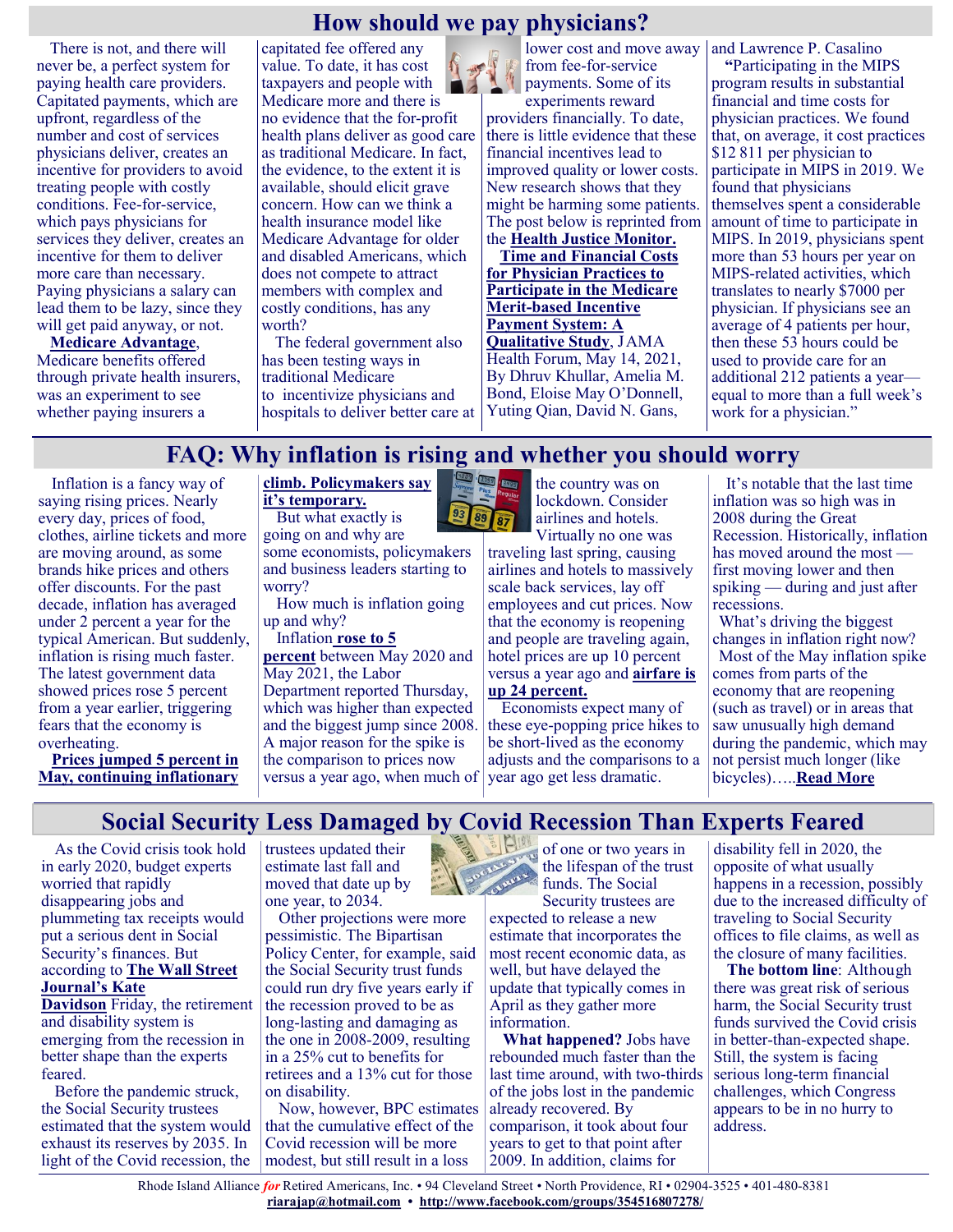# **RIARA HealthLink Wellness News** *Rediction Rediction***ly <b>Rediction Rediction Rediction Rediction Rediction Rediction Rediction Rediction Rediction Rediction Rediction Rediction Rediction Re**

**Example 18 April 2018** 



After years of improvement, Americans with diabetes may be losing some ground in controlling the condition, a new governmentfunded study shows.

Researchers found that between 1999 and the early 2010s, U.S. adults with diabetes made substantial gains: A growing percentage had their blood sugar, blood pressure and cholesterol down to recommended levels.

Since then, the picture has changed: Progress on cholesterol has stalled, and fewer patients have their blood sugar and blood pressure under control than a decade ago.

The findings are concerning, the researchers said, since the trends could put more Americans at risk of heart disease, stroke and other diabetes complications.

"This is very sobering," said senior researcher Elizabeth Selvin, a professor at Johns Hopkins Bloomberg School of Public Health in Baltimore. "It's not just that rates [of control] are plateauing, they're worsening."

Selvin and her colleagues published the findings in the June 10 issue of the New England Journal of Medicine.

As of 2018, over 34 million Americans had diabetes, according to American Diabetes Association. The vast majority had type 2 diabetes, where the body can no longer properly use insulin, a hormone that regulates blood sugar.

As a result, blood sugar levels soar. Over time, uncontrolled blood

sugar can damage the blood vessels and nerves, contributing to complications such as heart disease, stroke, kidney failure and eye disease.

On top of that, people with diabetes often have other chronic conditions, like high blood pressure and elevated cholesterol, which can also feed those complications.

So, why would control of those conditions be worsening?

It's not clear from the study, but Selvin pointed to some possibilities. In 2008 and 2009, three clinical trials were published that questioned the value of "intensive" blood sugar control: Diabetes patients assigned to that regimen showed no further reduction in their risk of heart trouble or stroke -- but they did have a greater risk of potentially dangerous drops in blood sugar.

Those trials tested the effects of especially tight control of patients' A1C levels. That's a measure of a person's average blood sugar levels over the past three months.

The trials aimed to get patients' A1C to below 6.5% or  $6\%$  -versus the standard 7%.

After the results were published, some doctors began backing off from tight blood sugar control.

"I think what we're seeing now is something of an overcorrection,"

Selvin said. That's because fewer Americans are now achieving even the standard A1C goal of below 7%.

Selvin's team found that between 1999 and the early 2010s, the proportion of diabetes patients meeting that target rose from 44% to 57%. By 2018, that had declined to 50%.

The trends for blood pressure control were similar. Over the earlier time period, the percentage of diabetes patients meeting blood pressure goals improved from 64% to 74%. That figure dipped thereafter, to 70%. (Control was defined as below 140/90 mm Hg.)

The reasons are not clear, but Selvin noted the pattern matches that of the U.S. population as a whole.

Dr. Joanna Mitri is an endocrinologist and research associate at Joslin Diabetes Center in Boston. She had no role in the study.

Mitri said that after the trials of intensive glucose (blood sugar) lowering came out, treatment guidelines shifted away from being "glucose-centric" toward a broader focus on controlling other cardiovascular risk factors as well.

For some patients, she said, a relatively higher A1C may be

appropriate -- for example, an older adult at risk of low blood sugar episodes. For other patients, keeping A1C below 7% may be the right goal.

The point is, the treatment plan should be individualized, Mitri said. She encouraged diabetes patients to ask their doctor what their A1C goal is, why that's the target, and how best to achieve it.

But don't forget the bigger picture. "We need to improve all three things -- blood glucose, blood pressure and cholesterol - in addition to weight management, diet and exercise," Mitri said.

According to Selvin, it's possible that lifestyle-related factors, including trends in obesity, contributed to declines in blood sugar and blood pressure control in recent years.

"Complementing medication with lifestyle changes is very important," she said. "Preventing further weight gain is very important."

Selvin also noted that since the 2008/2009 trials, new diabetes medications have become available that can lower blood sugar with less risk of dangerous lows.

Like Mitri, she suggested patients talk to their doctors about their treatment goals and ask whether they are on "optimal" management.

The study was funded by the U.S. National Heart, Lung, and Blood Institute.

### **'Laughing Gas' Shows Promise Against Tough-to-Treat Depression**

When antidepressants fail to rein in hard-to-treat depression, the common anesthetic most know as "laughing gas" might be a safe and effective alternative, new research suggests.

The finding follows work with 28 patients struggling with "treatment-resistant major depression," a severe condition that investigators say affects about one-third of all patients an estimated 17 million American adults — who develop major depressive disorder.

For such patients, antidepressants often fail to provide relief. But following three one-hour laughing gas inhalation sessions spread across three months, 85% of patients had significant depression relief that endured weeks post-treatment.

"Laughing gas is nitrous oxide, one of the oldest and most commonly used anesthetics," explained study author Peter Nagele, chair of anesthesia and critical care at the University of Chicago.



dental procedures, can help patients with difficult-to-treat depression," Nagele said.

Between 2016 and 2019, Nagele's team tried out two laughing gas formulations: one at a level of 50% nitrous oxide and one at a level of 25%.

Previous investigations had already demonstrated an antidepressant benefit at the higher level. But those efforts

only assessed a post-treatment benefit of 24 hours. And patients exposed to the higher dose commonly experienced side effects, including nausea, sedation and or "mild dissociation," a kind of daydreaming experience.

In the latest study, patients were between the ages of 18 and 75. All were told to continue their usual depression care and maintain their existing antidepressant regimen….**[Read](https://consumer.healthday.com/6-10-laughing-gas-shows-promise-against-tough-to-treat-depression-2653260551.html)  [More](https://consumer.healthday.com/6-10-laughing-gas-shows-promise-against-tough-to-treat-depression-2653260551.html)**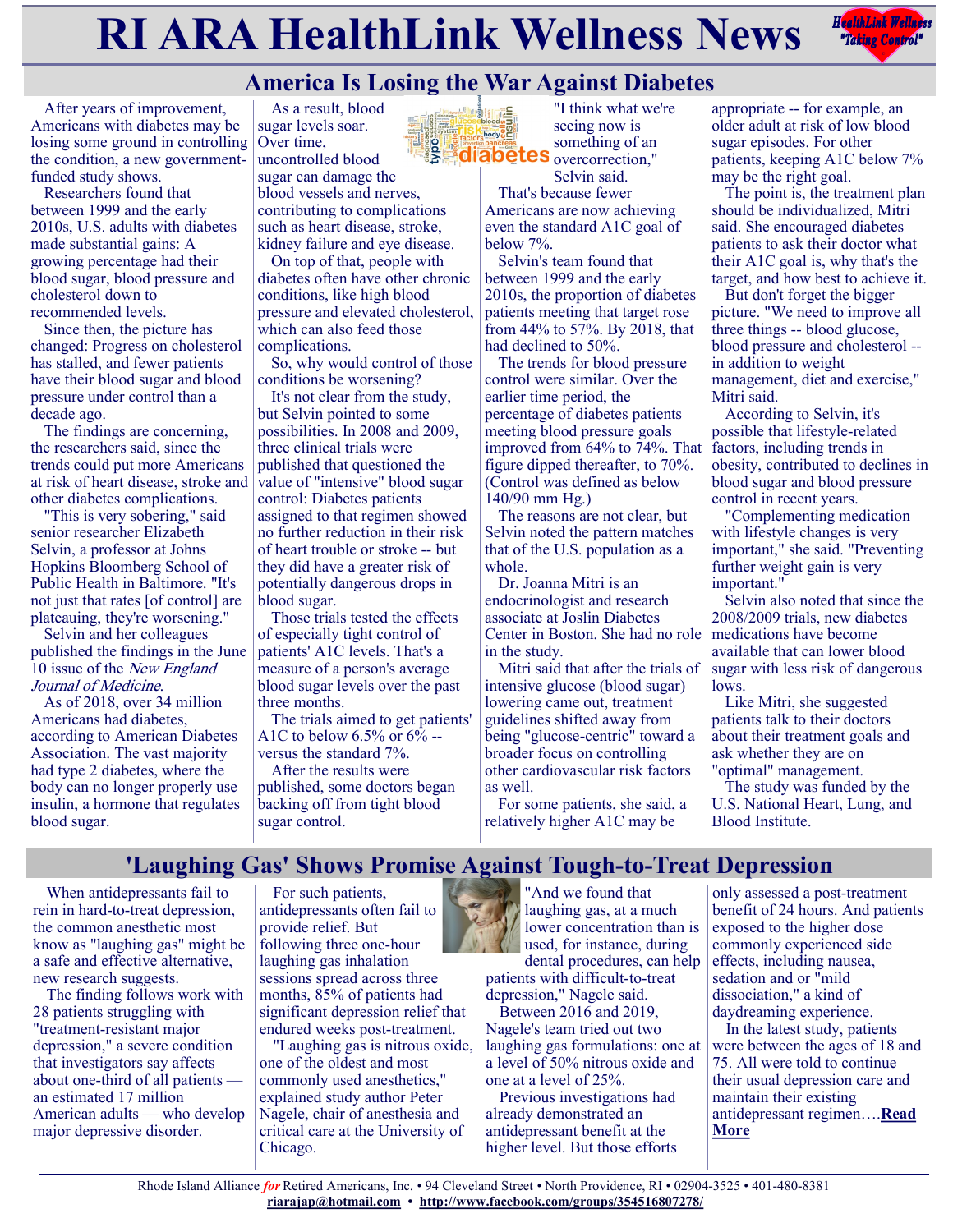## **There Is No 'Healthy Obesity,' Study Finds**

There is no such thing as healthy obesity, a Scottish study reports.

A normal metabolic profile doesn't mean an obese person is actually healthy, because he or she still has an increased risk of diabetes, heart disease, stroke and respiratory illness, University of Glasgow researchers explained.

"The term 'metabolically healthy obesity' should be avoided in clinical medicine as it is misleading, and different strategies for defining risk should be explored," wrote researchers led by Frederick Ho, a research associate at the university's Institute of Health and Wellbeing. The study was

published June 10 in the journal Diabetologia.

For the study, Ho and his colleagues analyzed data from more than 381,000 people in the United Kingdom who were followed for an average 11.2 years.

They compared metabolically healthy people who weren't obese to those who were obese but deemed metabolically healthy -- meaning they did not have high blood sugar, high blood pressure, insulin resistance and other harmful metabolic changes associated with excess weight.

Compared to healthy folks who weren't obese, those who were metabolically healthy but



diabetes; 18% more likely to suffer heart attack or stroke; 76% more likely to develop heart failure; 28% more

likely to have respiratory disease; and 19% more likely to have COPD.

Compared to metabolically unhealthy people who weren't obese, those who were metabolically healthy and obese were also 28% more likely to have heart failure.

The study also found that among a subset of participants with follow-up data, a third of those with metabolically healthy obesity at the outset became metabolically unhealthy within

obese were 4.3 times more three to five years.

"People with metabolically healthy obesity are not 'healthy' as they are at higher risk of heart attack and stroke, heart failure, and respiratory diseases compared with people without obesity who have a normal metabolic profile," the researchers said in a journal news release.

They said weight management could be beneficial to all people who are obese regardless of their metabolic profile.

Worldwide, more than 300 million people are obese. If current trends continue, that number is projected to top 1 billion by 2030 -- 20% of the world's adult population.

## **Poor Sleep After Head Injury Could Point to Dementia Risk**

Sleep disorders may increase the odds for dementia in survivors of traumatic brain injury, new research suggests.

The study included nearly 713,000 patients who were free of dementia when they were treated for traumatic brain injury (TBI) between 2003 and 2013. The severity of their brain injuries varied, and nearly six in 10 were men. Their median age was 44, meaning half were older, half younger.

Over a median follow-up of 52 months, about 33,000 of

these patients developed dementia. Those diagnosed with a sleep disorder were 25% more likely to develop dementia, the study found. The results were similar for men and women — a sleep disorder was associated with a 26% increase in men's dementia risk and a 23% increase among women.

"Our study's novelty is its confirmation of sleep disorders' association with incident dementia in both male and female patients, independently

of other known dementia risks," said lead author Dr. Tatyana Mollayeva, an associate director of the Acquired Brain Injury Research Lab at the University of Toronto, in Canada.

"We are also the first to report on the risks that sleep disorders and other factors pose separately for male and female patients with TBI," she added in an American Academy of Sleep Medicine news release.

Mollayeva said the findings suggest a need for greater

awareness of sleep disorder risk in TBI patients.

In the study, the researchers controlled for age, sex, income level, injury severity and other health problems that could affect the results.

A study abstract was recently published in an online supplement of the journal *Sleep*. The findings are also scheduled to be presented Sunday during a virtual meeting of the Associated Professional Sleep Societies.

### **Old Age No Bar to Successful Heart Transplant, Study Finds**

People over 70 are far less likely to be considered for or to receive a new heart -- even though new research suggests their survival rates after transplant are similar to those of  $\vert$  in 2017. younger patients.

For the study, the researchers analyzed data on more than 57,000 adults (aged 18 and older) listed as heart transplant surgery candidates in the United States between January 2000 and August 2018, and they found that only one in 50 was aged 70 or older.

The rate was the same among the more than 37,000 patients who actually had a heart transplant during the study period. However, the

researchers did find that the number of older patients receiving a heart transplant each year rose from 30 in 2000 to 132

There was no significant difference between age groups in death rates in the first year after heart transplant, even though older patients were more likely to receive hearts from older donors with chronic diseases, like diabetes and high blood pressure.

The difference in death rates between older and younger patients within five years after heart transplant disappeared when the researchers accounted for factors like patients' body

mass index (or BMI, which is an estimate of body fat based on weight and height) and the time patients spent on the transplant waiting list.

Older patients were more likely to have a stroke after a heart transplant, but the risk was still very low (3.5%). Most strokes in older patients occurred in the third year after their transplant, according to study author Dr. Abhishek Jaiswal, of the Hartford Hospital in Connecticut, and colleagues.

The study, published online June 8 in the Journal of the American Geriatrics Society, shows that older age alone

should not prevent people from being considered for heart transplants, the researchers said.

In addition, people 70 and older with heart failure should consider asking their cardiologist if they could be a candidate for a heart transplant, the study authors suggested in a journal news release.

The researchers noted that most of the older patients in the study who received heart transplants were white, not frail, and didn't have other chronic diseases, and that this group of patients doesn't represent most older adults who have heart failure.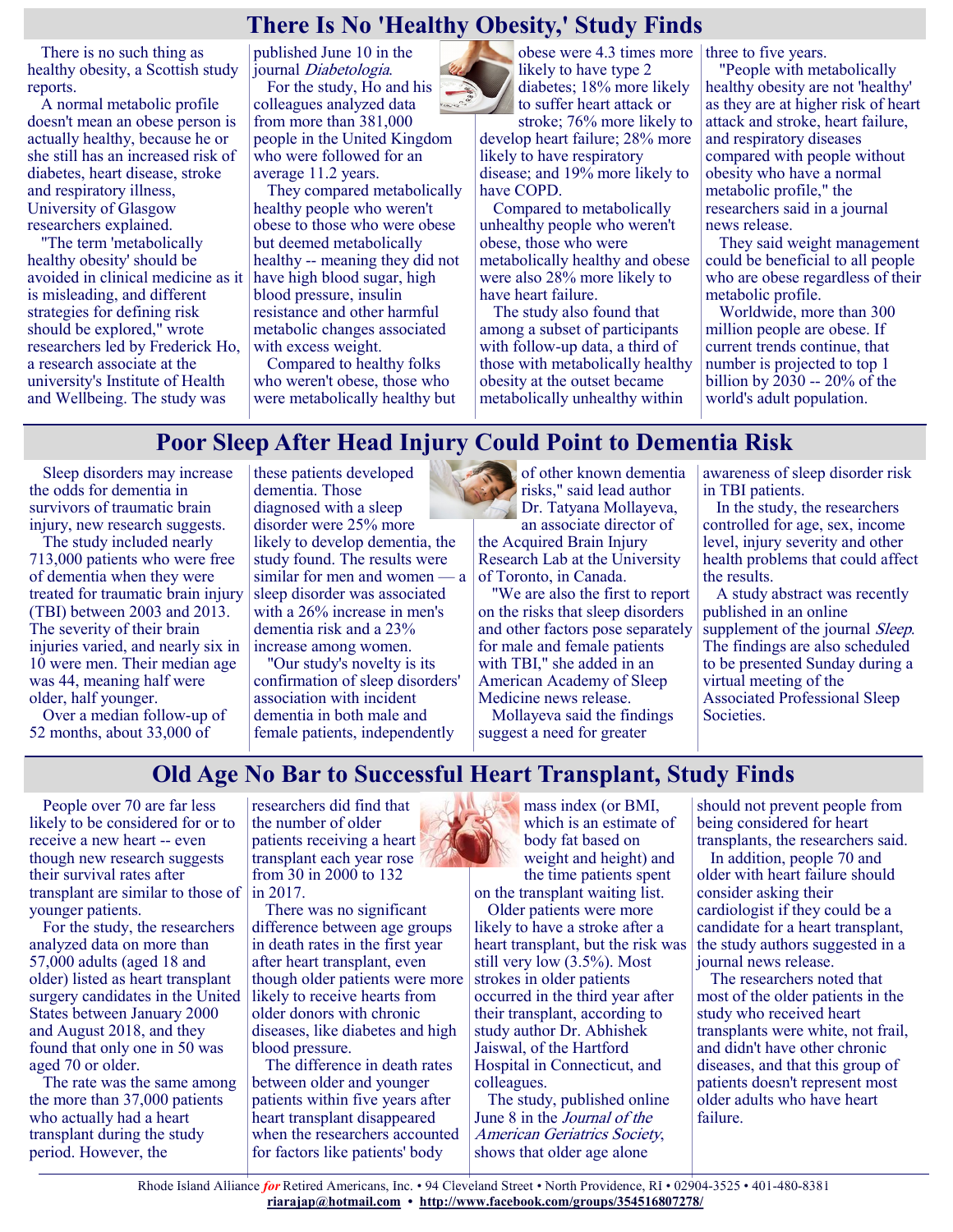#### **Doctor on Call? Lawmakers Debate How Much to Pay for Phone Appointments**

It took covid-19 to give millions of Americans the option of telling their doctor about their aches and pains by phone.

But now that more doctors and patients are returning to inperson appointments, policymakers across the country are divided over how much taxpayer money to keep spending on phone appointments. Although they were a lifeline for Medicaid and Medicare patients who don't have the technology for video visits, critics say they don't provide the same level of patient care and aren't worth the same price.

In California, the Democraticcontrolled legislature wants the state's Medicaid program for low -income people — called Medi- $Cal$  — to keep paying for phone calls at the same rate as for video and in-person visits, a policy that began during the pandemic. But

Democratic Gov. Gavin Newsom's budget plan directs Medi-Cal to reduce the rate.

Medi-Cal paid for a whopping 2.4 million phone appointments from March 1, 2020, to April 30, 2021, according to the state Department of Health Care Services.

"Prior to the pandemic, audioonly visits weren't a thing," said Chris Perrone, director of the California Health Care Foundation's Improving Access team. "No one considered them telehealth." (California Healthline is an editorially independent publication of the foundation.)

The federal Medicare program which covers older Americans and people with disabilities and most state Medicaid programs rarely paid for phone visits before the pandemic. But

offices last year and **ALL** patients stayed home,

Medicare and nearly every state Medicaid program began paying for phone visits when it became clear that many patients didn't have access to video. More private insurers began counting phone calls as telemedicine visits, too.

The use of audio and video appointments — generally known as telehealth — has exploded during the pandemic. In California, there were about 10,500 telehealth visits a week per 100,000 Medi-Cal patients in 2020, compared with about 300 in 2019, according to the state Department of Health Care Services.

Medicare saw a similar explosion. Before the pandemic, about 17,000 enrollees used telemedicine each week. That

after doctors shuttered their shot up to  $1.1$  million weekly during the pandemic, according to a Medicare spokesperson.

> While most state Medicaid programs began paying for phone visits during the pandemic, they are weighing how to proceed as it wanes. New Hampshire **[passed a](http://gencourt.state.nh.us/bill_status/billText.aspx?sy=2020&id=1180&txtFormat=html)  [law](http://gencourt.state.nh.us/bill_status/billText.aspx?sy=2020&id=1180&txtFormat=html)** in March 2020 requiring Medicaid and private plans to pay for phone visits at the same rate as video and in-person visits. This March, **[Vermont](https://legislature.vermont.gov/bill/status/2022/S.117)** extended emergency rules to pay for phone visits at the same rate as other types of appointments through 2022, and a state **[working](https://cchp.nyc3.digitaloceanspaces.com/files/2020-12/Audio%20Only%20Telephone%20Services%20Working%20Group%20Report.pdf)  [group](https://cchp.nyc3.digitaloceanspaces.com/files/2020-12/Audio%20Only%20Telephone%20Services%20Working%20Group%20Report.pdf)** recommended keeping them

permanently. **[Connecticut,](https://www.cga.ct.gov/2021/ACT/PA/PDF/2021PA-00009-R00HB-05596-PA.PDF) [Dela](https://legis.delaware.gov/json/BillDetail/GenerateHtmlDocument?legislationId=48176&legislationTypeId=6&docTypeId=2&legislationName=HS1) [ware,](https://legis.delaware.gov/json/BillDetail/GenerateHtmlDocument?legislationId=48176&legislationTypeId=6&docTypeId=2&legislationName=HS1) [New York,](https://www.nysenate.gov/legislation/bills/2019/s8416) [Colorado](https://drive.google.com/file/d/1RPT0thkoQv5bRU9GWh0Wr1UcVvPVjQoo/view)** and other states passed laws that define phone visits as telehealth, and all are continuing to pay for them to varying degrees….**[Read](https://khn.org/news/article/doctor-on-call-lawmakers-debate-how-much-to-pay-for-phone-appointments/)  [More](https://khn.org/news/article/doctor-on-call-lawmakers-debate-how-much-to-pay-for-phone-appointments/)**

Certain cholesterol-lowering drugs might speed dementia in some older adults whose memories are starting to fail, a small, preliminary study suggests.

The researchers found that of 300 older adults with mildly impaired thinking and memory, those using "lipophilic" statins were more likely to develop dementia over the next eight years.

Lipophilic statins include such

widely used medications as simvastatin (Zocor), atorvastatin (Lipitor) and lovastatin (Altoprev).

They're considered lipophilic because they are attracted to fat and can cross into many body tissues, including the brain. That's in contrast to hydrophilic statins — like rosuvastatin (Crestor) and pravastatin (Pravachol) — which act mainly in the liver. In this study, there was no link

between those statins and increased dementia risk. The findings do not prove that lipophilic statins directly raise dementia

risk, experts cautioned. But they add to a conflicting body of evidence on statins and brain function.

"This adds another piece to a complicated puzzle," said Dan Berlau, a professor of pharmacy at Regis University in Denver, who was not involved in the new investigation but studies memory and disorders of the brain.

He said that high cholesterol in middle-age is linked to a higher risk of dementia later on. As for whether taking statins might curb that risk, Berlau said, studies have mostly come to either of two conclusions: the drugs show no effect, or a protective one….**[Read More](https://consumer.healthday.com/6-15-could-a-type-of-statin-raise-dementia-risks-2653322978.html)**

## **More Than a Snore? Recognize the Signs of Sleep Apnea**

**Could a Type of Statin Raise Dementia Risks?**

Does your bed partner claim that you snore?

If so, don't just tune him or her out. It may mean you have obstructive sleep apnea (OSA).

Untreated sleep apnea -- which causes repeated breathing interruptions during sleep -- can lead to serious health problems, so the American Academy of Sleep Medicine (AASM) wants you to consider: Is it more than a snore?

"While not everyone who snores has sleep apnea, snoring is a warning sign that should be taken seriously," said AASM President Dr. Kannan Ramar. "If your bed partner snores, or if you've been told that you snore, then it is important to talk to a

medical provider about screening or testing for sleep apnea." Treating obstructive

sleep apnea can improve overall health and quality of life, he added.

Nearly 70% of Americans who sleep with a partner say their bed mate snores, according to a 2021 AASM survey. The same survey found that 26% of Americans are unfamiliar with OSA, and 48% don't know its symptoms.

Nearly 30 million U.S. adults have OSA, but AASM estimates that 23.5 million of those cases are undiagnosed.

These are the five warning signs to be aware of: snoring, choking or gasping during sleep; fatigue or daytime sleepiness; obesity; and high blood pressure. Other indications of

apnea include: unrefreshing sleep, insomnia, morning headaches, waking during the night to go to the bathroom, difficulty concentrating, memory loss, decreased sexual desire, irritability, or difficulty staying awake while watching TV or driving.

"Delaying treatment for sleep apnea can lead to more serious health problems," Ramar said. "Fortunately, many of the damaging effects of sleep apnea can be stopped, and even reversed, through diagnosis and treatment by the sleep team at an accredited sleep center, where patients receive care in safe and comfortable accommodations."

The typical treatment for sleep apnea is continuous positive airway pressure (CPAP) therapy. CPAP keeps the airway open by providing a steady stream of air through a mask that's worn while sleeping.

Using CPAP can improve quality of sleep, boost daytime alertness, concentration and mood and even improve brain and heart health, according to AASM.

Other treatments include positional therapy, oral appliance therapy and surgery.